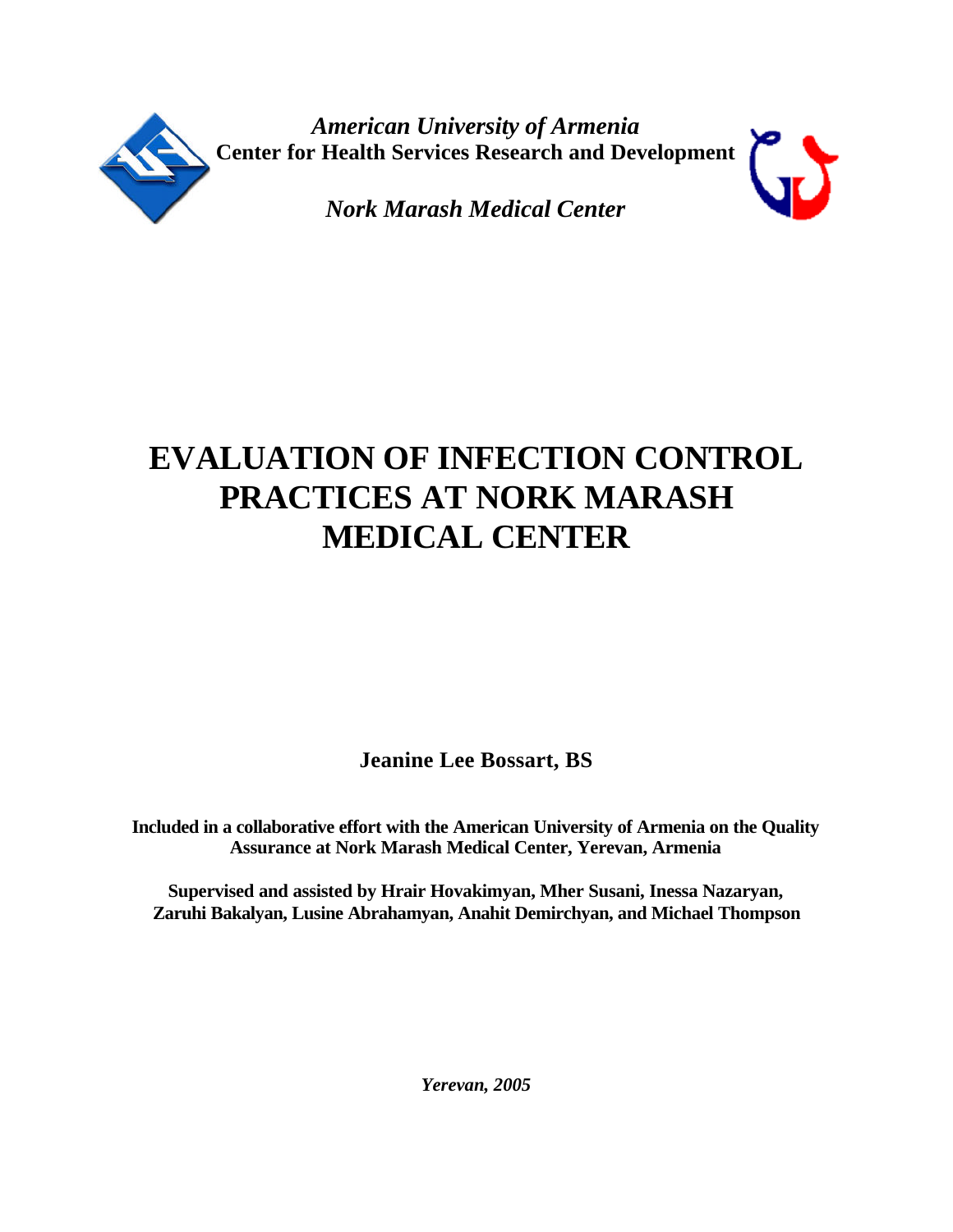# **Table of contents**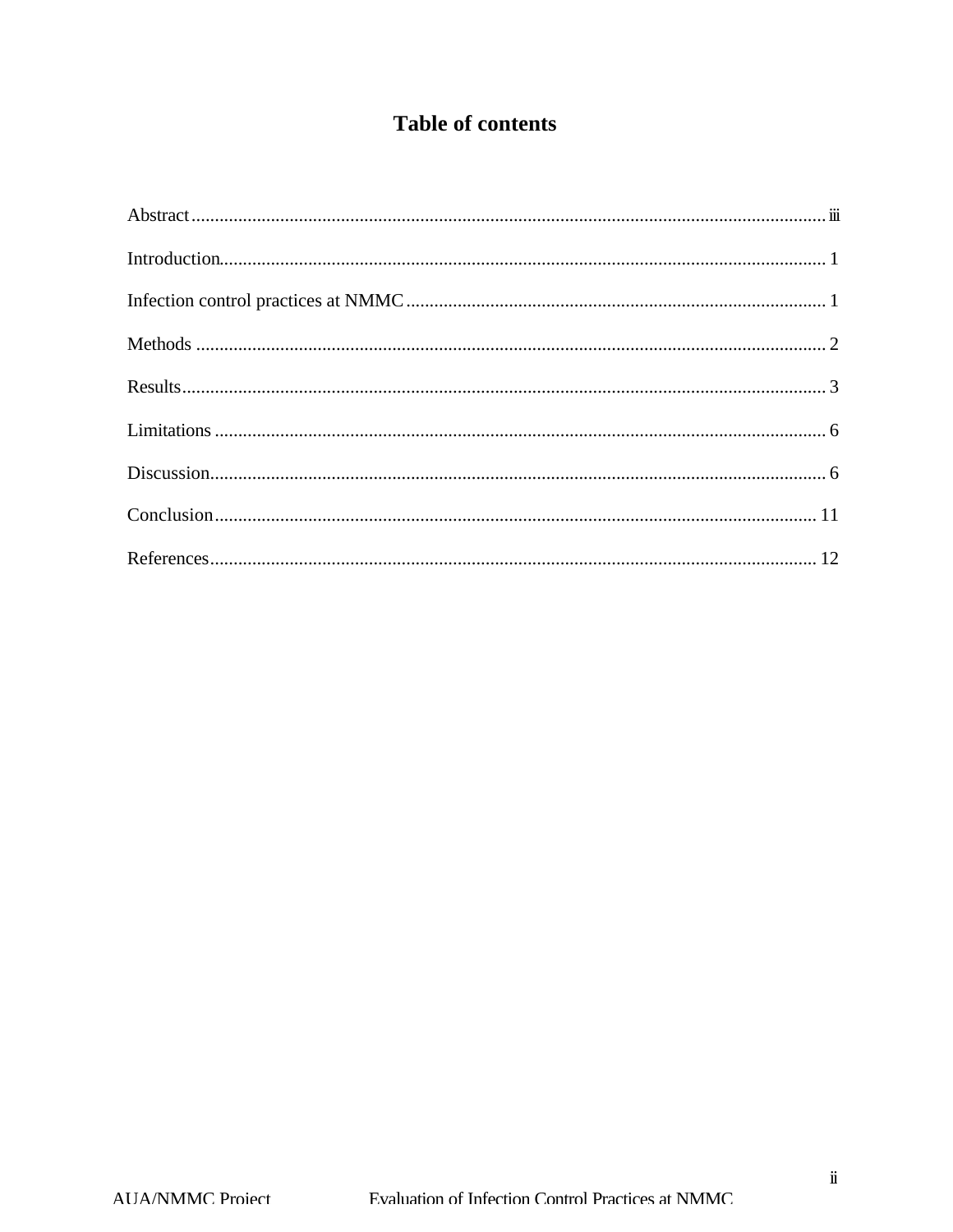# **Abstract**

**Background:** An evaluation of the infection control practices at the Nork Marash Medical Center (NMMC) was conducted in collaboration with the American University of Armenia as a component of their quality assurance project. The purpose of this study was to provide NMMC with a self-evaluation of their quality assurance and feedback on the degree of compliance with infection control practices among their healthcare workers.

**Methods**: Observations were made on compliance with proper hand hygiene and sterilization practices on a diverse number of healthcare workers in the Intensive Care Unit (ICU) from June 14 to July 22, 2004. Additional data was also collected on the frequency of individuals entering and exiting the Operating Room (OR) and their dangerously close proximity to patients during surgery. Behavioral observations were conducted on approximately 20 different individuals including nurses, students, residences, doctors, and visitors.

**Results**: A total of 26.83 hrs of observational data was collected from the ICU and a total of 12.67 hrs was collected from the OR. Compliance with proper infection control practices in the ICU ranged from 0-75% with an average of 41.4% among healthcare workers out of a total of 561 opportunities. The entering and exiting rate of individuals to the operating room during surgery was on average 34.6 times during each hour of surgery. Visitors and healthcare workers who were not directly involved in the surgery entered 67 times within close proximity to the patient during operation.

**Conclusion**: Rates of compliance with infection control practices at NMMC are not far behind typical US and European compliance rates. However, continual improvement and evaluation is necessary to assure appropriate adherence to infection control practices at the center.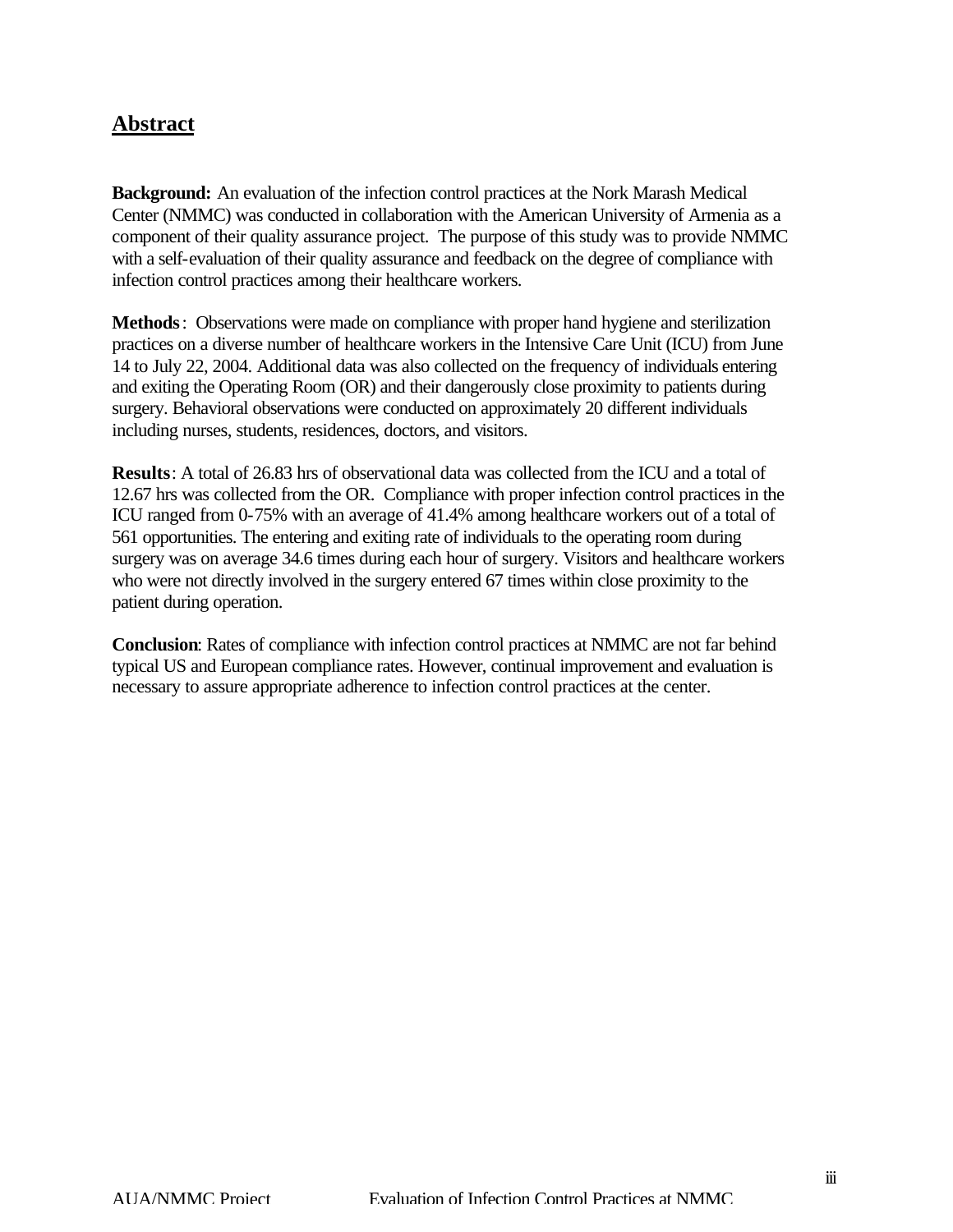# **Introduction**

Approximately 10% of hospital patients acquire secondary infections, one-third of which could be prevented if proper infection control practices were followed (Rickard, 2004). Numerous studies have documented that secondary infections increase the length of hospital stay, fatality, and hospital costs (Rickard, 2004 & Boyce, 2001). In the United States, hospital-related infections contribute to the deaths of nearly 90,000 patients each year and increase annual medical expenses by approximately 4.5 billion dollars (Trampuz et al, 2004). Researchers have revealed a number of links with hand hygiene "being the single most effective means to prevent, control, and reduce infections" (Bjerke, 2004). The action of hand hygiene refers to the removal of transient microorganisms through hand washing with soap or disinfectants and water or sanitizing with hydrogen peroxide or an alcohol based hand rub (Rickard, 2004). Healthcare workers have an individual responsibility to decrease the spread of infection by adhering to proper hand hygiene and sterilization procedures. This mantra is fundamental to the field of infection prevention and control, public health, and epidemiology (Bjerke, 2004). Yet, despite the overwhelming evidence that hand-hygiene prevents infections, compliance among healthcare workers is extremely low and rarely exceeds 50% (Rickard, 2004 & Boyce, 2001). For example, many studies conducted during the past 10-15 years have demonstrated that compliance with recommended hand washing practices is at an average rate of 40% in the U.S. (Boyce, 2001).

# **Infection control practices at NMMC**

Nork Marash Medical Center (NMMC) was established in 1993. NMMC provides inpatient and outpatient cardiovascular disease management for both the child and adult populations of Armenia and surrounding countries. In the year 2000, 5,487 patients visited the Adult Heart Clinic, while the Pediatric Heart Clinic is visited by an average of 3,000 patients per year. Since 1993, a total of 3,203 patients, including 865 children, underwent surgical operations at the Center ("Heart Clinic", 2002).

The Nosocomial Infection Control Committee at NMMC consists of 4 members: an epidemiologist, 2 surgeons (a leading and a junior surgeon), and an epidemiological nurse. These members direct the infection control activities of the hospital. The Committee members conduct staff education and enforcement of proper practices orally since the hospital possesses a limited number of officially written regulations. As a result, enforcing these policies is especially challenging for NMMC. U.S. accredited hospitals, however, fail to achieve full compliance with their policies despites their clear and rigid definition (Boyce, 2001). Furthermore, infection control practices among U.S. hospitals show a lack of consistency and fail to demonstrate any national standard.

#### **Objectives**

The purpose of this study was to evaluate the degree of compliance with proper infection control practices among the healthcare workers at NMMC.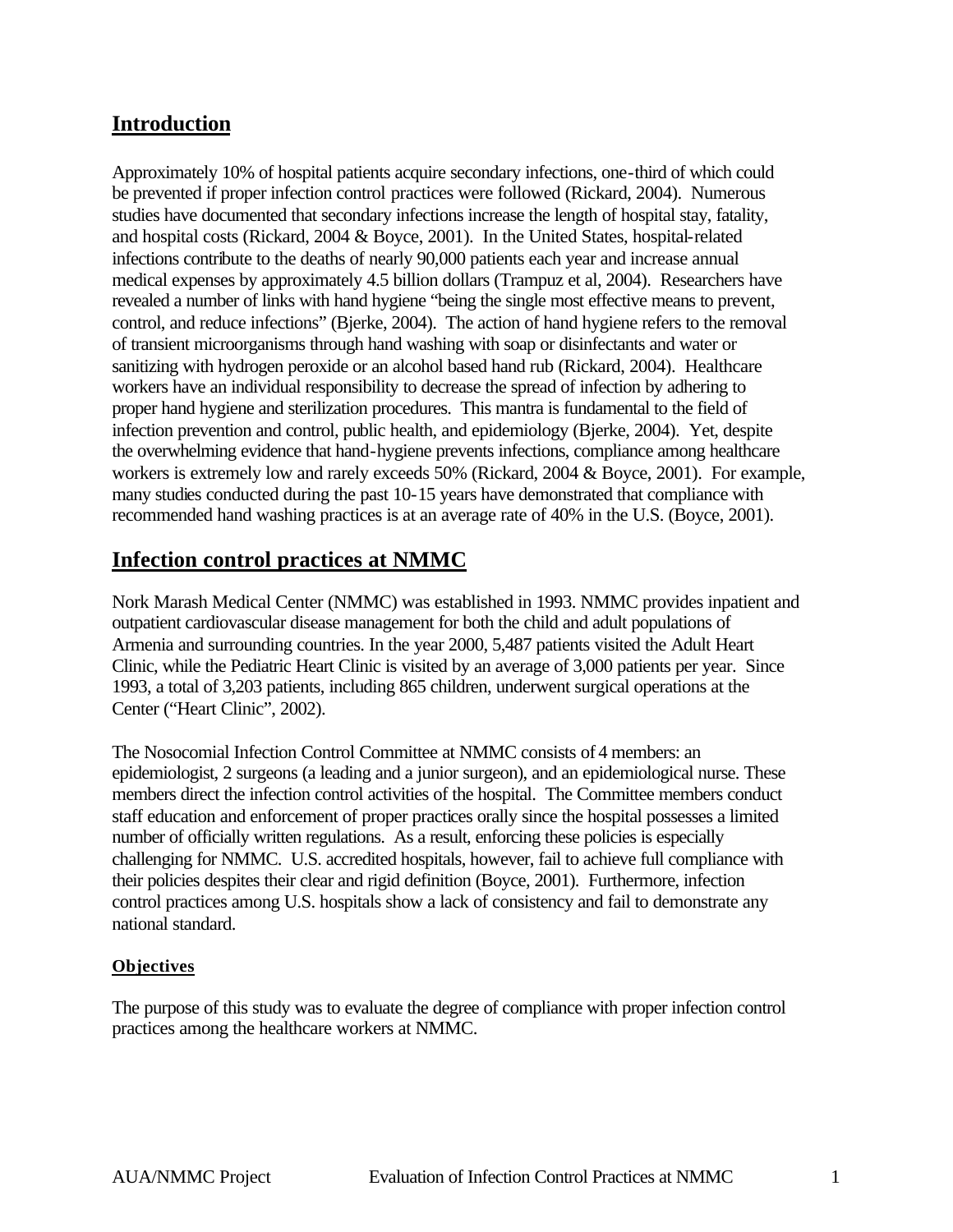# **Methods**

Compliance of NMMC staff with proper infection control practices was observed by an independent investigator from June 14 to July 22, 2005 in the Intensive Care Unit (ICU) and Operating Rooms (OR) of NMMC. The study was conducted as a component of routine internal evaluations at NMMC directed by the Infection Control Committee and as a part of an undergoing Quality Assurance Project (a collaborative effort of NMMC and American University of Armenia). Since NMMC lacked official written guidelines on appropriate infection control practices, compliance rates were based on a set of proper procedures established by the members of the Infection Control Committee. The proper patient care activities which were observed are described below:

- 1. Washing hands with antimicrobial cleansers or antiseptic agents before and after any form of patient contact (invasive or noninvasive). Procedures defined as invasive carry high risk of cross-transmission of microbes and include those that are internal, below the skin level, at a location of a wound, or body opening such as intravenous, arterial, urinary, or respiratory. Noninvasive procedures are those behaviors that carry a low risk of infection to the patient and include contact with the patient's skin, external manipulation of intravenous devices, adjusting bedding, and cleaning equipment or a patient.
- 2. Wearing gloves during invasive procedures and urine collection.
- 3. Changing gloves between patients or between contact with a dirty and clean body area on the same patient.
- 4. Strong disinfection of equipment and invasive areas prior to performing procedures as well as disinfection of an ampule prior to collection or administration of medications.
- 5. Wearing of properly washed & cleaned scrubs by visitors of patients.
- 6. Limiting the entering and exiting of healthcare workers in and out of the operating room during surgery.
- 7. Limiting the proximity of non-surgical healthcare workers to patients during surgery.

The procedures outlined above are in agreement with those defined by several hospitals, other researchers, and the evidence-based practice project (EPIC) as appropriate infection control practices (Pratt et al, 2001).

Behavioral observations were conducted in the Intensive Care Unit (ICU) to measure the percentage of compliance among healthcare workers with procedures 1-5 described above. Procedures 6 and 7 were evaluated based on observations conducted between the two operating rooms. Data was collected on a variety of individuals including doctors, nurses, students, residents, and visitors, which were selected for observation at random. Observations were unobtrusive and conducted without the awareness of the observed healthcare workers, preventing any adjustments in behavior that may be caused by the presences of an observer. No personspecific data were recorded.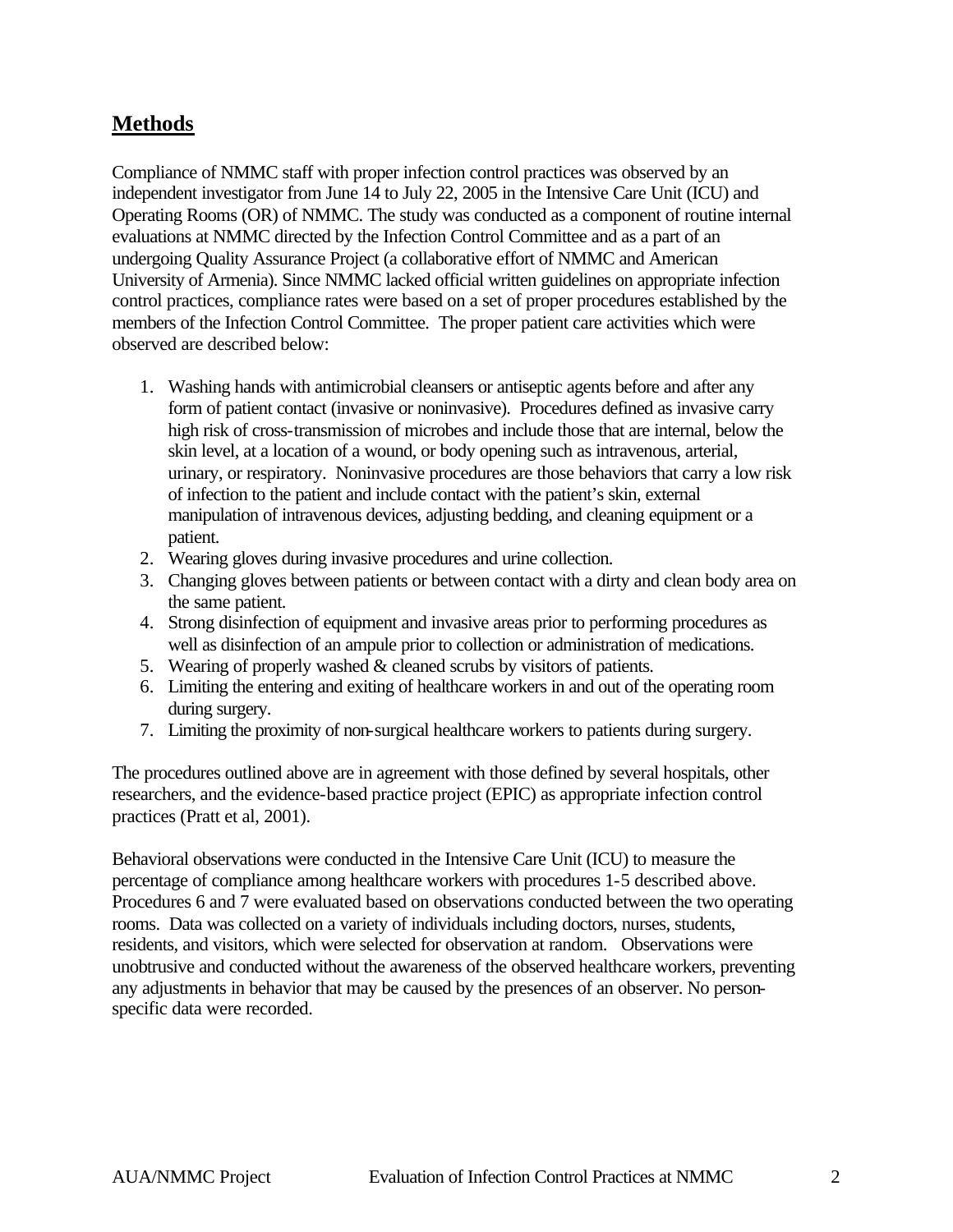# **Results**

A total of 26.83 hrs of observational data was collected in the ICU on July 8, 13, 14, 16, and 20 of 2004. Sixteen different infection control behaviors were observed with an overall total of 561 opportunities for healthcare workers to comply. The overall average percentage of compliance was 41.4% with a range of 0-75%. Each individual infection control practice is identified and labeled in Table 1 with its correlating number of available opportunities and individual rates of adherence.

|                 | <b>Description of Proper Infection Control</b><br><b>Practice Observed</b>                                                                                 | <b>Total</b><br><b>Observed</b> | <b>Total</b><br><b>Frequency of</b> | Percent of<br>Compliance |
|-----------------|------------------------------------------------------------------------------------------------------------------------------------------------------------|---------------------------------|-------------------------------------|--------------------------|
|                 |                                                                                                                                                            | Opportunities                   | <b>Compliance</b>                   | (%)                      |
| $\mathbf{1}$    | Wearing of gloves when collecting urine                                                                                                                    | 33                              | 22                                  | 67                       |
| $\overline{2}$  | Wearing gloves while conducting invasive<br>procedures on patients                                                                                         | 50                              | 32                                  | 64                       |
| 3               | Wearing gloves when cleaning patients, bedding,<br>or equipment                                                                                            | 21                              | $8\,$                               | 38                       |
| $\overline{4}$  | Changing gloves between patient interactions or<br>collecting urine                                                                                        | 19                              | $\overline{2}$                      | 11                       |
| $\overline{5}$  | Wearing of scrubs and proper attire by visitors                                                                                                            | $\overline{36}$                 | $\overline{18}$                     | $\overline{50}$          |
| 6               | Disinfection of medication before administration<br>(ex: cleaning ampule with alcohol)                                                                     | 43                              | 26                                  | 60                       |
| 7               | High disinfection of equipment and location<br>before conducting invasive procedures                                                                       | 44                              | 32                                  | 73                       |
| 8               | Washing hands with disinfectant and water before<br>conducting an invasive procedures                                                                      | 100                             | 30                                  | 30                       |
| $\overline{9}$  | Washing hands with disinfectant and water after                                                                                                            | 87                              | $\overline{34}$                     | 39                       |
|                 | conducting an invasive procedures                                                                                                                          |                                 |                                     |                          |
| 10              | Washing hands with disinfectant and water before                                                                                                           | 3                               | $\boldsymbol{0}$                    | $\boldsymbol{0}$         |
| 11              | cleaning patients, bedding, or equipment<br>Washing hands with disinfectant and water after                                                                | $\overline{4}$                  | $\mathbf{2}$                        | 50                       |
|                 | cleaning patients, bedding, or equipment                                                                                                                   |                                 |                                     |                          |
| 12              | Disinfecting hands with 1.5% Hydrogen Peroxide<br>before conducting invasive procedures                                                                    | 3                               | $\overline{2}$                      | 67                       |
| 13              | Disinfecting hands with 1.5% Hydrogen Peroxide<br>after conducting invasive procedures                                                                     | $\overline{4}$                  | 3                                   | 75                       |
| $\overline{14}$ | Washing hands with disinfectant and water after                                                                                                            | 29                              | $\overline{5}$                      | $\overline{17}$          |
|                 | collecting urine                                                                                                                                           |                                 |                                     |                          |
| 15              | Washing hands with disinfectant and water after                                                                                                            | 46                              | 11                                  | 24                       |
|                 | noninvasive activities or minor interactions with<br>patients (touching, adjusting bedding, or patient<br>tubing)                                          |                                 |                                     |                          |
| 16              | Washing hands with disinfectant and water before<br>noninvasive activities or minor interactions with<br>patients (touching, adjusting bedding, or patient | 39                              | 5                                   | 13                       |
|                 | tubing)<br><b>Overall</b>                                                                                                                                  | 561                             | 232                                 | 41.4                     |

#### **Table 1**. **Summary of infection control practices observed in the ICU by total number of opportunities, frequency, and percent of compliance among workers**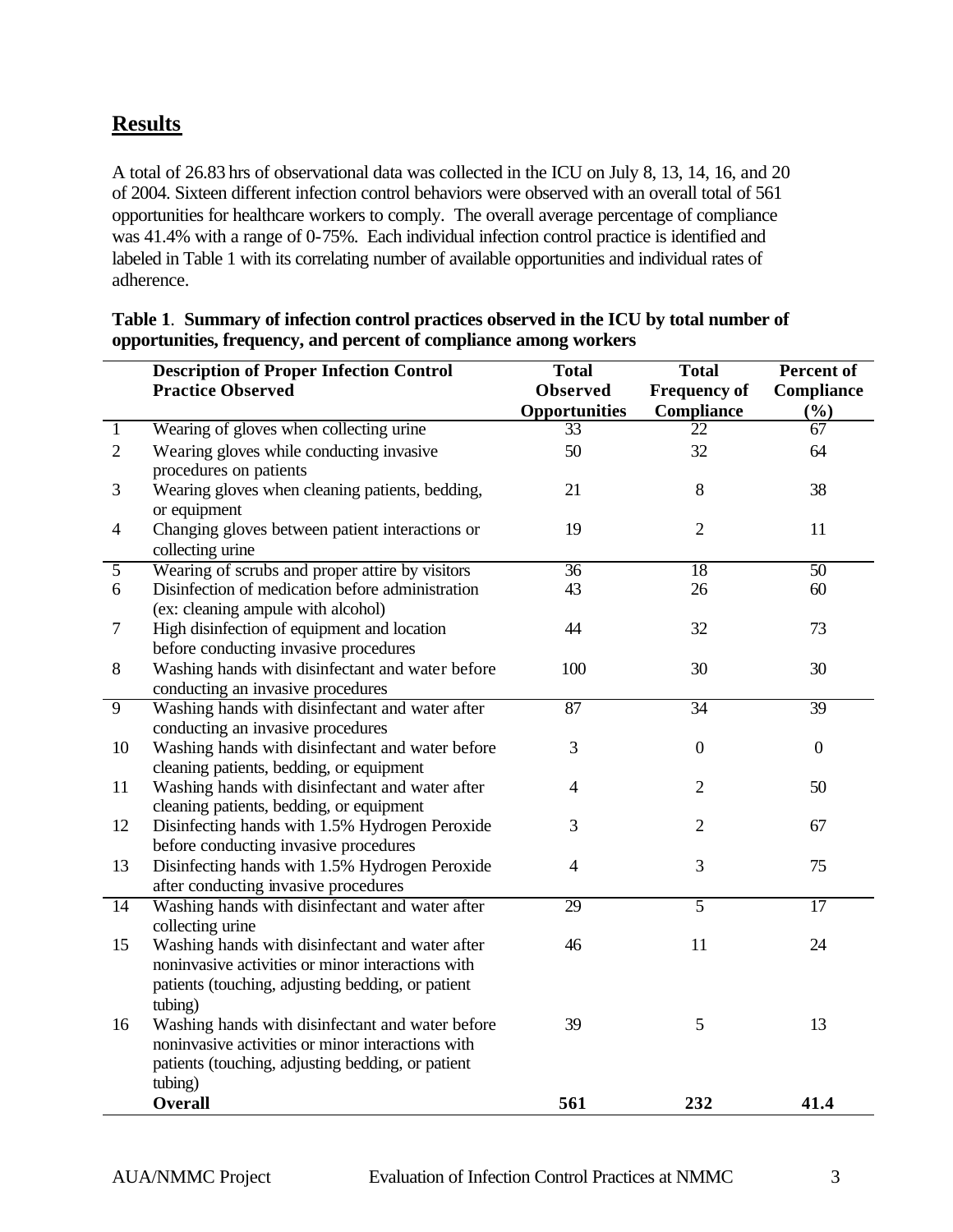The individual percentages of compliance for each of the 16 behaviors observed are illustrated in Figure 1.





The least frequently observed practice was washing hands before cleaning equipment or patients which occurred only twice during the observation period (Figure 1). A low percentage of compliance at 24% and 13% was also observed in association with minor interactions of healthcare workers with patients such as touching and adjusting tubing or bedding (Figure 1). Lastly, a very low percentage of compliance was also observed in association with the collection of urine by cleaning personnel. For example, if gloves were worn during collection, which occurred 67% of the time, only one glove was worn. Gloves were only changed on 2 occasions between patient's urine collection, and hands were washed only 5 times after collecting, with no washing observed between patients (Figure 1).

High risk behaviors were associated with a much greater rate of compliance. Healthcare workers at NMMC were 72% compliant with the disinfection of equipment and invasive areas prior to conducting procedures as well as 64% compliant of wearing gloves while performing an invasive procedure on a patient (Figure 1). Compliance rates of 30% and 39% were observed with washing hands prior to and following the performance of invasive procedures (Figure 1).

In the operating rooms  $A \& B$ , observations were conducted on July 6, 7, 15, and 20, 2004 at varying times for a total of 760 minutes. The frequencies of observed behaviors are illustrated in Figure 2 with descriptions identified in the corresponding key. The frequency of individuals entering and exiting the operating room during surgery demonstrated an average rate of 34.6 times for each hour of surgery. Seven occurrences of surgeons leaving the operation room and 5 occurrences of surgeons leaving the inner area during surgery and returning without repeating proper sterilization preparations was recorded during the total observational period (Figure 2).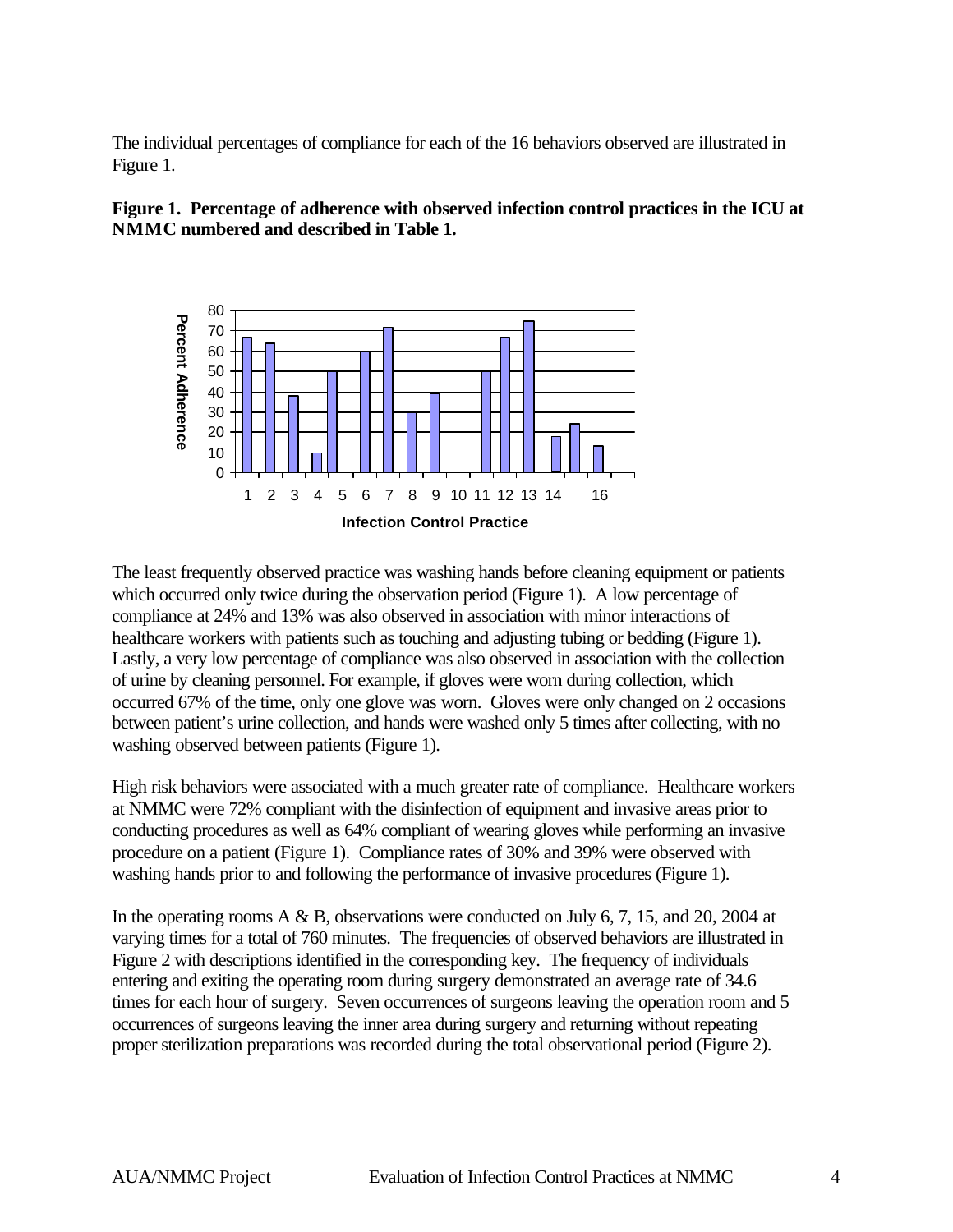Non-surgical healthcare workers entered within close proximity to the patient 67 times (10 of those occurrences being for a prolonged period of more than 6 minutes) during the operation. These individuals were not appropriately prepared to enter within close proximity to the patient and lacked proper attire and correct sanitization. Individuals described in the Figure 2 Key as being "unprepared and uninvolved" include anesthesiologists, nurses, nurses' assistants, visitors, students, and interns which were appropriately prepared to enter the OR but not within close proximity to the patient.

#### **Figure 2. Infection control practices of Operating Room A & B illustrated as total number of occurrences by behavior during 760 minutes of observation**



#### **Figure 2 Key: Infection Control Behaviors**

a = Properly prepared involved individual left operating room

b = Properly prepared involved individual returned to operating room

 $c =$  Uninvolved / unprepared individual left or returned to operating room

 $d =$  Number of scrub-wearing visitors in operating room

e = Uninvolved / unprepared individuals entering within close proximity to patient

An isolated but notable incident occurred in operating room B at approximately 15:41 on 7/6/04. A tube from the blood circulation machine was accidentally & improperly disconnected, causing the patient's blood to spill on the floor of the operating room. The nurse overseeing the monitoring of the machine cleaned the spill inadequate with poor techniques using dry rags (no soap, or disinfectant), disposing of the waste in an open unlabeled container, and not using gloves when coming into direct contact with bodily fluids. The 'cleaning' of this spill also served as a great source of distraction for the monitoring nurse endangering the patient. Following completion of the 'cleaning,' the patient's blood still remained on the floor, on equipment, and on the surgeon's clothing and shoes. **Experimentation** of the **Control Behavior in the Control Behavior** ( $\Phi$  **Experimentation** Control Behaviors are properly prepared movied dimotional left operating room  $\Phi$ . From the complete than older than older in th

Although the data reported in Table 1 and Figures  $2 \& 3$  is not organized according to individual healthcare workers, special attention was given to observe as many different workers as possible for an equal amount of time. Data was collected from a minimum of 20 different workers including doctors, nurses, assistants, students, and cleaning personnel estimated to cover more than 40% of the staff at NMMC. Several obvious patterns of compliance among healthcare workers emerged through this research. The same group of individuals continually carried out proper practices while other workers frequently failed to follow proper procedures. Newer and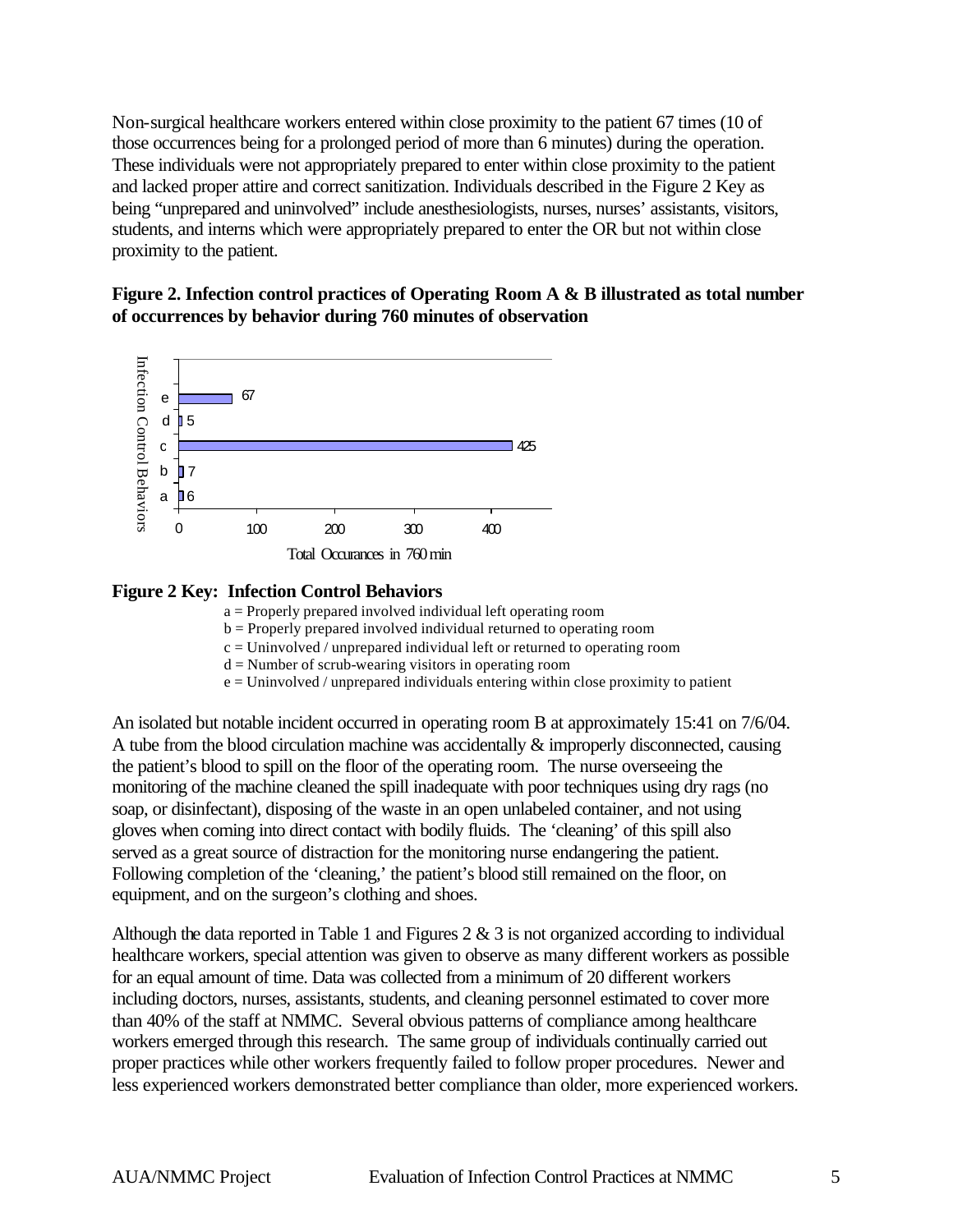Therefore adherence to infection control practices was not randomly & equally dispersed among workers.

Lastly, it is also worthy to mention that upon several occasions, NMMC did not have running water. This limitation is very common in Armenia occurring for approximately 1-3 hrs each day. Water tanks have been designed by NMMC to provide water for the OR and ICU in the event that their public supplies is withdrawn. Buckets of water were also noticed under each sink as an additional alternative method for healthcare workers in ICU to wash their hands. Neither backup method, however, was ever observed to be used. A lack of running water most certainly has an understandably large influence on the ability of healthcare workers to adhere to proper hand hygiene and infection control practices. Likewise, the percentage of compliance reported at NMMC is truly influenced by this limitation, which should be taken into account when assessing compliance rates.

# **Limitations**

The results of this study were influenced by a number of limitations. It has been assumed that the data collected during this study is a randomized collection, which represents the average behavior of healthcare workers at NMMC. The accuracy of this research is directly proportional to the amount of data that has been collected. Because this study was conducted under a time restraint, a restricted amount of data was collected which may inaccurately portray the true average behavior of healthcare workers at NMMC. Therefore, it is questionable if the results of this study can be used to generalize the compliance rates of the institution as a whole. Furthermore, although all observations were unobtrusive and conducted without the subjects' awareness, the observer's presence may have still affected the behaviors of the workers. These limitations, however, are expected for this type of research and are unavoidable inaccuracies caused by small sample size, reduced time, and influences of an observer.

### **Discussion**

The average overall compliance rate of 41.4% being met at NMMC is approximately equivalent to the 40% (Boyce, 2001) being achieved in US hospitals. A slightly higher percentage of 57% compliance was reported by a study conducted in a large Swiss university hospital on 163 medical students, residents, and staff physicians during 573 patient-care episodes, which provided 887 opportunities for hand hygiene over 125 hours of observation (Pittet et al, 2004). Therefore, NMMC is not far behind typical US and European compliance rates. This study has however revealed some noticeable areas both in the operating room and the intensive care unit that are especially in need of improvement.

First, NMMC should strive to decrease the frequency of individuals entering and exiting the operating room during surgery. This rate is dangerously high and presents an elevated risk of infection to patients. A negative pressure in the OR forces air to exit whenever the door is opened which prevents the potential for airborne pathogens to enter the room and maintains a higher level of sterilization. The risk of infection to the patients is, however, increased by individuals entering the room that have not been properly disinfected and may be carrying microbes on their clothing and skin. It is, of course, understood that entry in and out during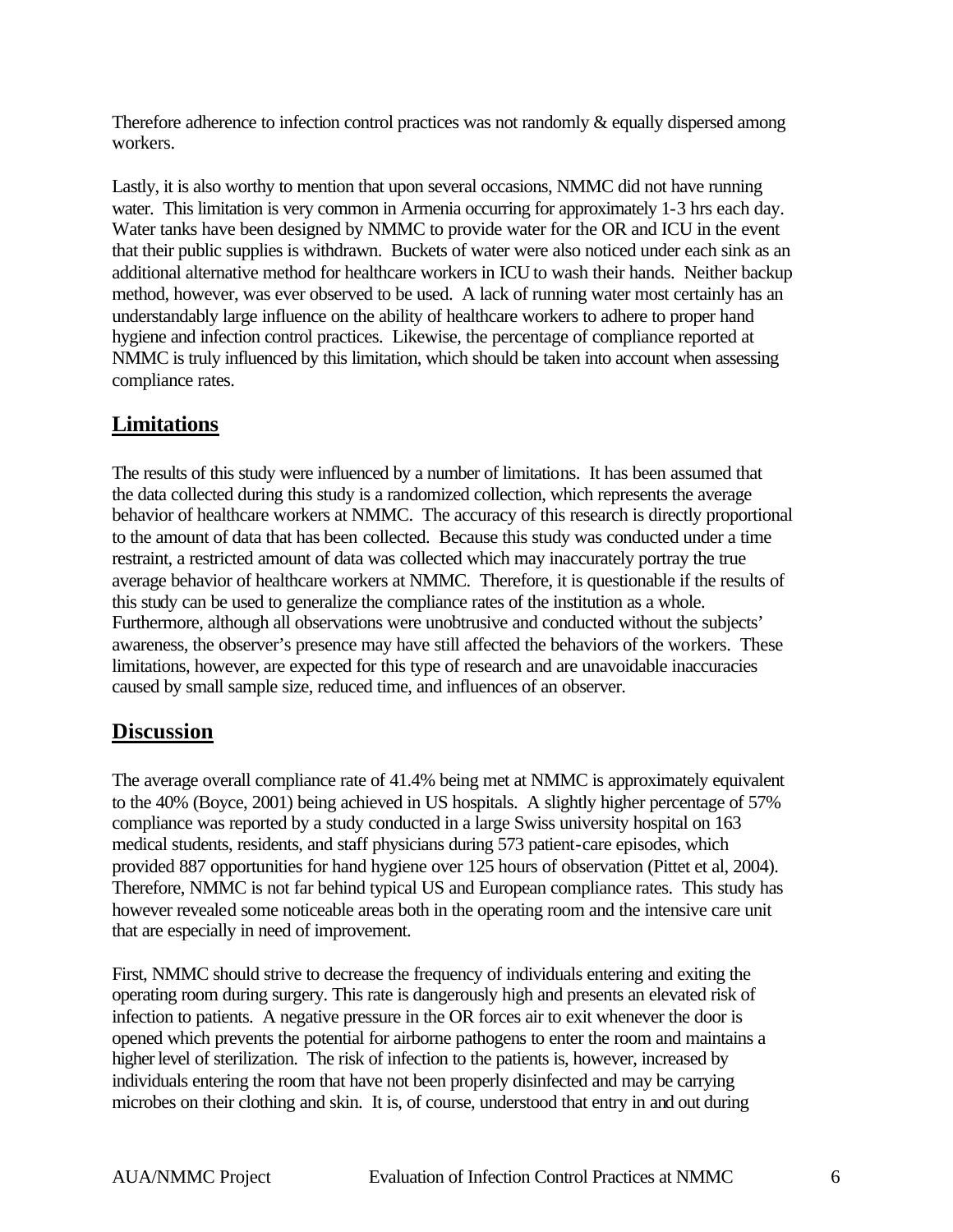surgery is sometimes necessary. Yet the number of visitors and healthcare workers entering the operating room simply to observe is excessively high and must be reduced. In order to decrease the risk of infection, movement in and out of the operating room should be limited to only those times when it is absolutely necessary. Furthermore, movement determined to be essential could even be reduced by increasing the use of the telephone in the OR for communication and consultation between doctors. According to the NMMC Infection Control Committee members the high rates of movement by uninvolved individuals are mainly due to human factors such as low self-control of personnel or poor of supervision. A second reason may include a lack of full preparation for surgery resulting in a need for additional supplies while the operation is in progress. Strict regulations with appropriate supervision and preparation are simple solutions to decrease the rate of entrances into the OR.

Furthermore, the frequency of individuals entering within close proximity to the patient presents an even higher risk of infection for multiple reasons. It is of course understood that the operating surgeons and assistants would be within this area. A surgeon should, however, never leave this inner area while surgery is in progress and then return. A surgeon should especially never leave the operating room and return to surgery without repeating proper sterilization preparations. Furthermore, visitors or healthcare workers who are not directly involved in the surgery and likewise have not been appropriately prepared and sanitized should never enter within close proximity to the patient once operation has begun for the obvious threat of infection they cause to the patient. The frequency of these behaviors must be reduced in order to decrease the risk of infection to patients.

Several more interesting patterns of infection control practices among healthcare workers were observed in the intensive care unit (ICU) of Nork Marash Medical Center. The first of these was a clear correlation between the level of compliance and the risk of infection. Those behaviors that present a higher risk of infection to patients corresponded to a higher percentage of compliance by healthcare workers. For example, the practice of hand washing before cleaning equipment or patients carries a low risk of infection and likewise the lowest frequency of occurrence was observed for this behavior (Figure 2). A low percentage of compliance at 24% and 13% was also observed in association with the minor interaction of healthcare workers with patients including touching, adjusting tubing, or bedding (Figure 2). Lastly, a very low percentage of compliance was also observed in association with the collection of urine by cleaning personnel. For example, if gloves were worn at all during collection, only one glove was worn. This pattern of compliance is most likely due to the discomfort caused by gloves and low consciousness of cleaning personnel. A reasonable explanation for the extreme lack of compliance in these areas is most likely the failure of healthcare workers to see the importance and value of fulfilling these behaviors to prevent infections.

The reverse of this pattern was also observed. Behaviors that healthcare workers believed to carry a high risk of infection to patients were associated with a much greater rate of compliance. For example, healthcare workers at NMMC were extremely consistent showing 72% compliance with the disinfection of equipment and invasive areas prior to conducting procedures as well as a 64% compliance rate of wearing gloves while performing an invasive procedure on a patient (Figure 2). Failure to comply with these practices clearly carries a heightened risk of infection.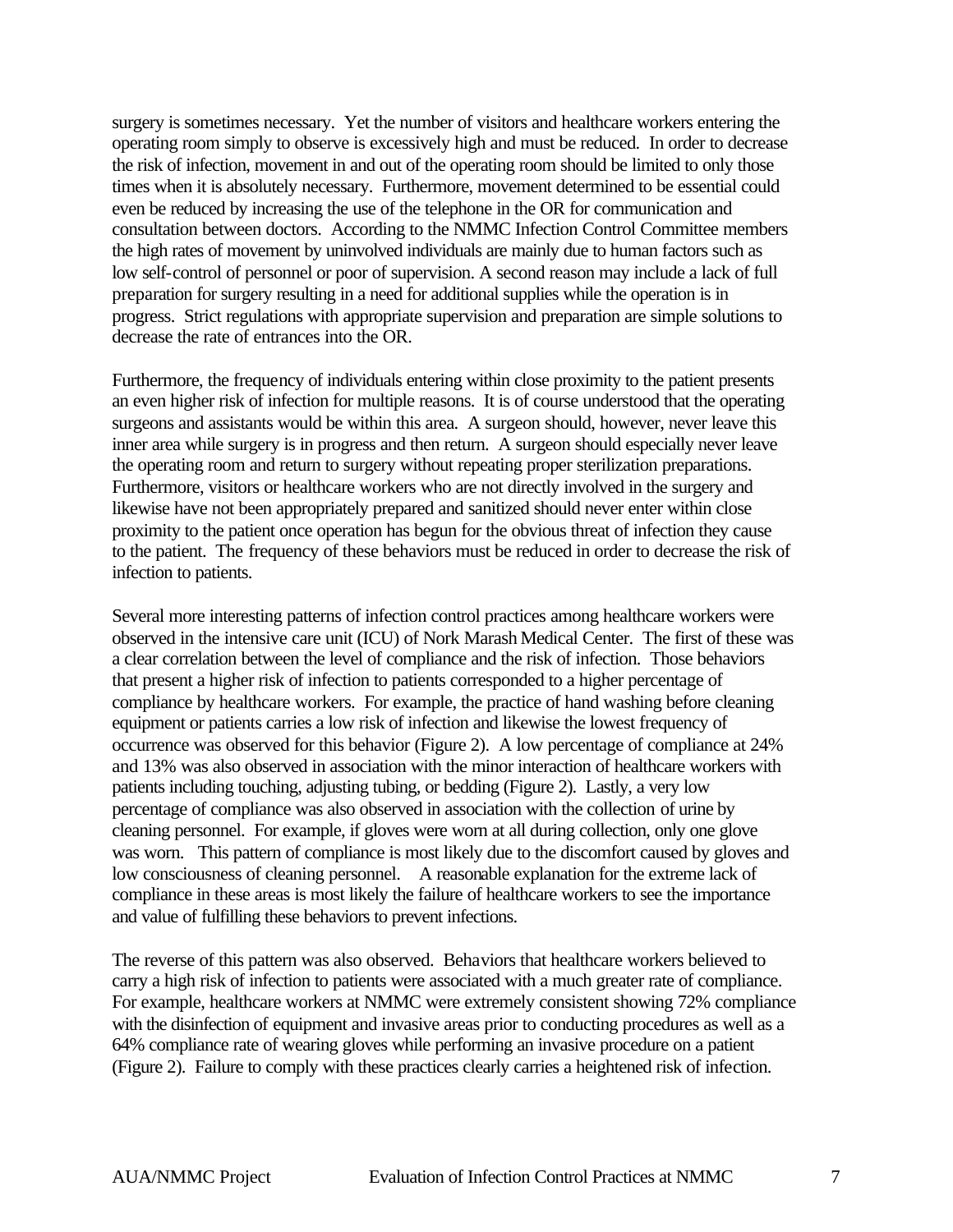Therefore the importance of adherence is understood and compliance is met among healthcare workers more consistently.

However, a drop in compliance of 30% and 39% was observed with washing hands prior to and following the performance of invasive procedures, respectively (Figure 2). This decrease in compliance is mostly likely a result of healthcare workers wearing gloves during invasive procedures. Most workers do not believe there is a need to wash hands if gloves are being worn. For example, a survey conducted at the University of Geneva Hospital reported less than 30% of workers had a positive attitude toward hand washing in addition to wearing gloves (Pittet et al, 2004). The Center for Disease Control and Prevention of the US, however, declared that the use of gloves does not eliminate the need for hand washing.

There is one additional opposition to this pattern. Healthcare workers that assisted in invasive procedures rarely wore gloves or washed their hands prior to assisting despite the fact that their involvement of blotting wounds, preparing and handling equipment and medications, and assisting in the activities of the procedure posed a very high risk of infection to the patients. A possible cause for this surprisingly low level of compliance may include that workers are called to assist without proper warning or time to complete the necessary preparations. A true determination of possible reasons for noncompliance should be further explored through future studies and surveys.

An additional unique pattern of behavior observed in ICU among healthcare workers was the disparity in compliance between the frequencies of hand washing prior to versus following patient interaction. There are many possible explanations for this disparity in compliance. First, healthcare workers may be more concerned with protecting themselves from contracting microbes from patients than the risk they have on passing an infection to a patient. Secondly, healthcare workers may also believe that washing after contact with one patient is sufficient cleansing until their interaction with another patient. Healthcare workers will, however, frequently touch other objects, leading to the chance of contracting microbes, before they interact with the next patient. Furthermore, it was also frequently observed that when healthcare workers moved directly from an interaction with one patient to another patient, they failed to comply with hand washing policies until all patient interactions were completed. The movement of hospital workers from one patient to the next without proper hand hygiene, despite the amount of time between interactions, is the number one cause (Bjerke, 2004) for the spread of infection through hospitals and must be corrected immediately.

An extremely evident trend towards better adherence among younger and less experienced workers was also observed. First, this difference in compliance may be correlated to a disproportionate level of education among healthcare workers about infection control practices and knowledge about the modes of microbe transmission. Newer, less experienced workers are more likely to have recently received an education that stressed the importance of secondary infections and focused on the value of understanding proper practices to prevent them. On the contrary, years of experience and tradition may cause resistance to changing behaviors among older workers (Osborne, 2003). It is therefore more challenging to enforce new policies and communicate their importance to individuals that have already been working for several years in a fixed pattern of behavior. Secondly, newer workers may also be more conscious of their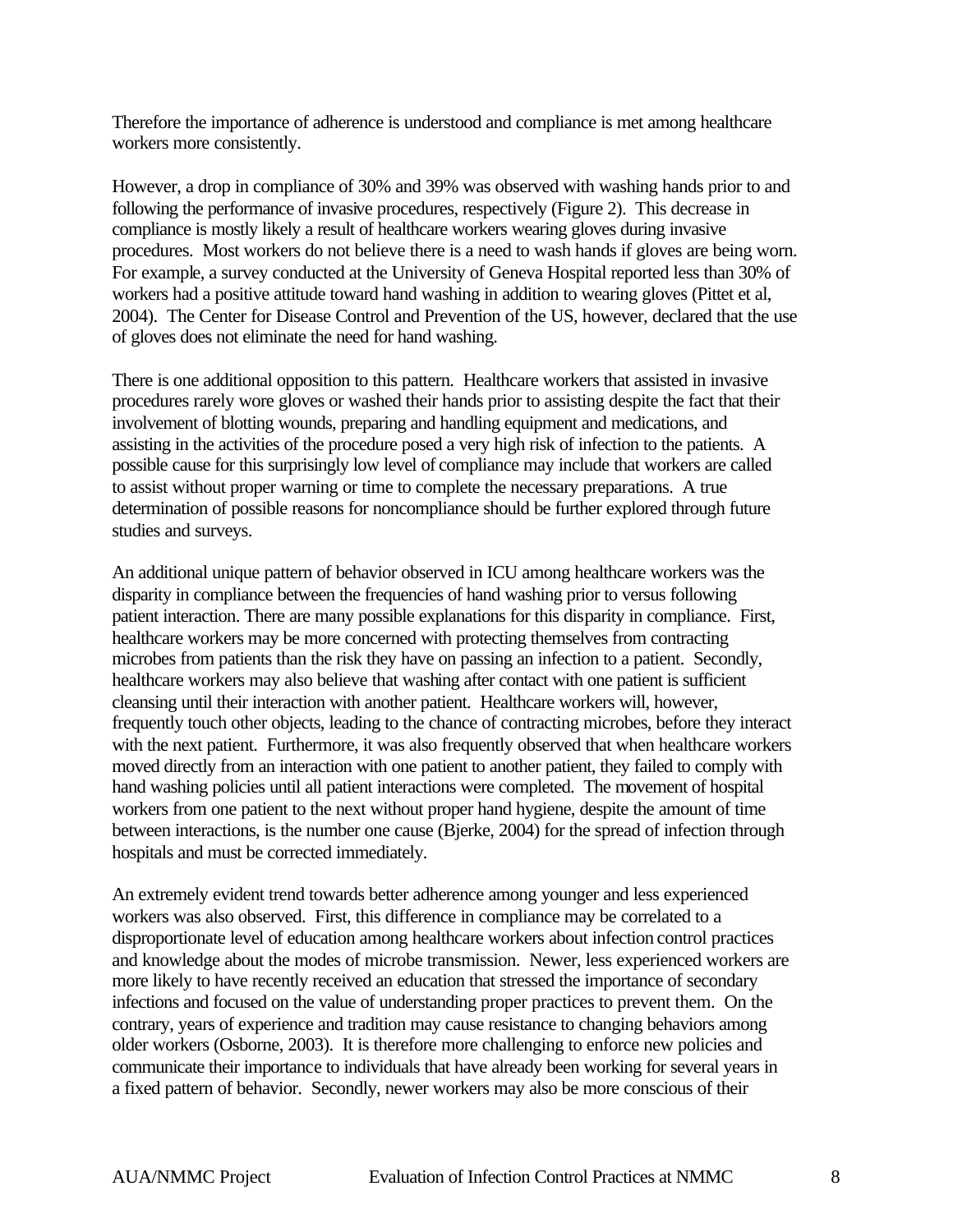behavior and actions compared to more experienced workers in order to insure the security of their job and impress their supervisors. Older workers have also developed poor habitats from working during the early 90s, when the harsh condition in Armenia made it nearly impossible to maintain proper infection control practices. An additional study conducted in Swiss hospitals also pointed out a similar pattern of medical students and internists washing their hands most often showing 87% compliance compared to anesthesiologist, critical care physicians, and surgeons that only showed 23% compliance (Pittet et al, 2004). A second study conducted in Australia, exposed a compliance rate that was significantly greater for nurses with fewer than 2 years of scrub experience. Several studies have confirmed relationships between variations in compliance rates and specific demographic characteristics such as "age, years of scrub nurse experience, type of employment, and state of employment" (Osborne, 2003). Future improvement programs must take into account the age and experience of participants so that material is presented in a manner that addresses the needs and preconceived perceptions of all learners to achieve an equal degree of compliance throughout NMMC.

Lastly, compliance among healthcare workers was demonstrated to be habitual. Workers that adhered to infection control practices did so the majority of the time, while those that failed to follow proper procedures also did so with regularity. This consistency implies that these behaviors are not random but are habits of healthcare workers that once learned and established are rigidly adhered to. Research has also reported that doctors who value hand hygiene and considered themselves role models also washed their hands often (Pittet et al, 2004). These unique patterns communicate to NMMC that a small number of healthcare workers are continually failing to comply with infection control practices and with special attention and increased enforcement, compliance among this group of individuals would drastically enhance the overall quality of infection control at NMMC.

Additional future research to complement this study should focus on an evaluation of the healthcare workers' understanding of hygiene policies. Such an evaluation will allow the Quality Assurance Project to focus their efforts by exposing the individuals most in need of education. If healthcare workers are unaware of the established policies than improvements must begin with educating the staff followed by later enforcement of policies. If the questionnaire reveals that staff workers are aware of proper procedures but fail to adhere to them, then improvements can initiate with enforcing policies and assuring compliance among healthcare workers.

Further observational studies or surveys should also be performed to determine the reasons for noncompliance, which will allow NMMC to clearly focus their efforts to improve the practices. Studies have revealed that possible hindering factors may include lack of time, poor facilities and materials, drying of the skin, forgetfulness, or disagreement with the regulations (Rickard, 2004). Further possible reasons for noncompliance as reported by Pittet (2000), include: inaccessible hand washing supplies, failing to see a need for washing hands when wearing gloves, "being too busy," or "not thinking about it". A study conducted in Australia reported that noncompliance among healthcare workers was caused by a "lack of time" in 71-74% of the time and a perception of "low risk" to patients in 50-57% of the time (Osborne, 2003). Making workers aware of the rationale and application of infection control policies is a significant component in achieving better compliance rates (Hoods and Olesen, 2000). The patterns of behaviors reported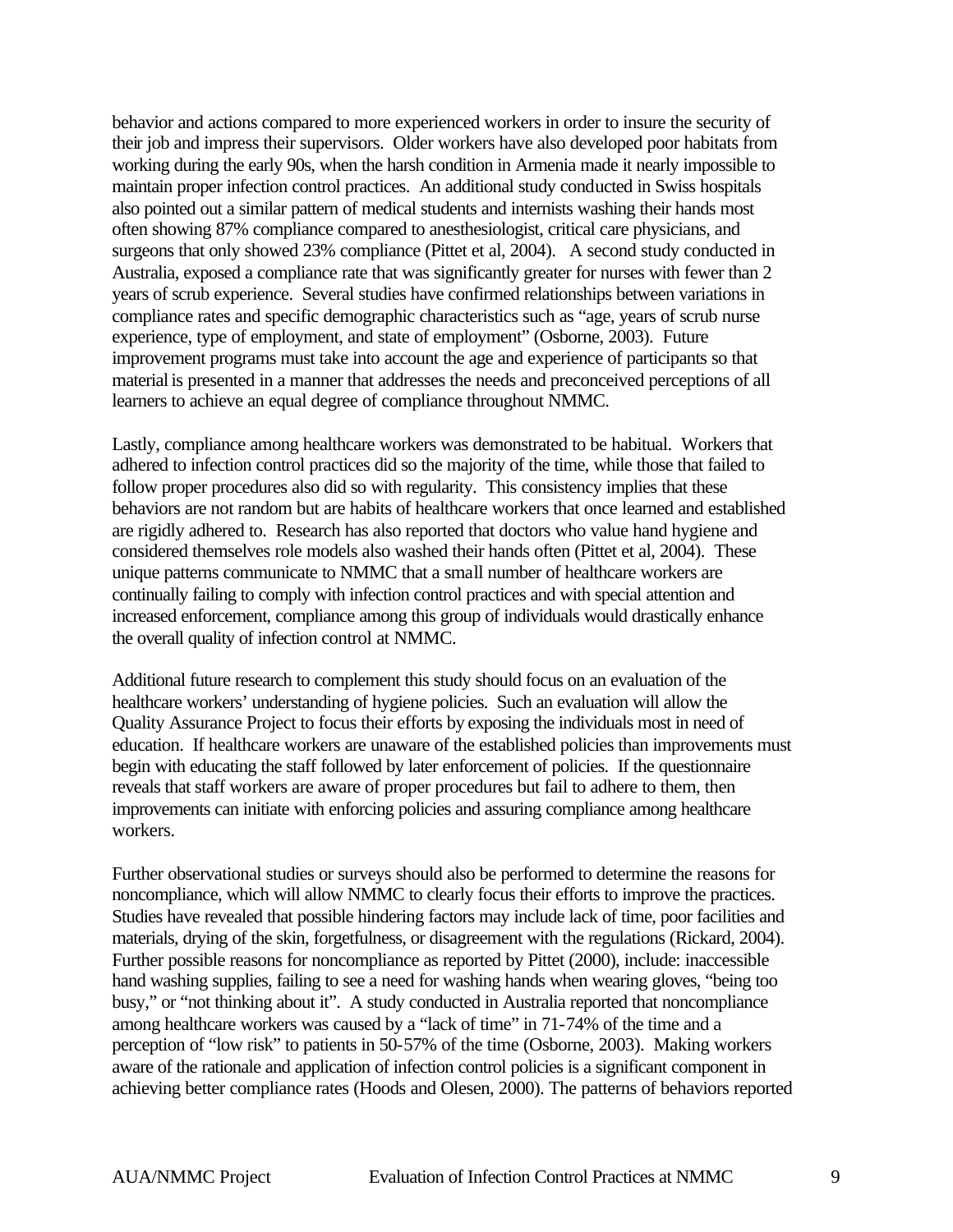through this study strongly suggest that similar reasons for noncompliance are present at NMMC.

Methods suggested to improve compliance include: increasing continual training and education, improving facilities by increasing the number of washing or sterilization stations, providing frequent and rapid feedback on observed improvements and decreased rates of infections, conducting active research to focus on problem areas, and changing to the use of waterless hand disinfectants in place of hand washing (Pittet, et. al. 2004). Adjusting salary to be proportional to merit along with reinforcing the conviction that each individual can influence the group behavior may also improve compliance rates. Patient empowerment is also an effective method of improving compliance by bestowing the responsibility of holding healthcare workers accountable for their behaviors to the patient themselves (Pittet et al, 2004). Patient empowerment, however, can only be effective when the patient is conscious, aware, and capable of assessing the practices of healthcare workers. Therefore such a theory is not practical for patients in the operation room or the intensive care unit and is only applicable for hospital wards. If proper practices are strictly enforced and supervised, compliance rates will be positively influenced. For example, a study conducted in Australia revealed that variations in compliance rates between different states can be attributed to the differences in infection control policies enforced by each state. Higher rates of compliance were reflected in states were adherence was strictly mandated (Osborne, 2003). Therefore, stronger enforcement of policies with corresponding penalties forcing healthcare workers at NMMC to be accountable for their behaviors will result in a higher degree of compliance.

The most valuable of the improvements described above for NMMC is to increase the use of hydrogen peroxide based waterless hand rubs in place of traditional washing with an iodinebased disinfectants (Rickard, 2004). This study exposed the extremely low rate of only 5 occurrences using hydrogen peroxide based disinfectants compared to the 98 times healthcare workers were recorded to use disinfectant washes before patient interaction (Table 1). Alcoholbased hand sanitizers have several benefits and NMMC should progress towards their use for multiple reasons.

First, studies have proven that excessive hand washing increases the risk of infection to patients as well as workers. Skin damaged caused by irritation from excessive washing is an occupational risk for workers with a prevalence of 10% to 45%. Washing and scrubbing changes the natural ecology and health of the skin as a protective barrier while increasing the resistance of skin flora to antibiotics. A recent survey reported that nurses with damaged hands were twice as likely to be colonized by a greater number of bacterial species then other workers. The use of skin creams and lotions following washing may also help to reduce irritations but using waterless disinfectants, which are much milder, is a better solution. Since waterless hand rubs require no washing or drying, damage caused by the mechanical friction of washing is avoided (Larson, 2001).

Disinfectants are also more convenient and take less time. For example, hand cleansing through washing carried out 30 times in an 8-hour shift for a sufficient amount of time to kill microbes would take a total of 45 minutes which is approximately 15% of the shift (Rickard, 2004). It has been estimated that 15% more staffing would be required to cover these hand-cleansing duties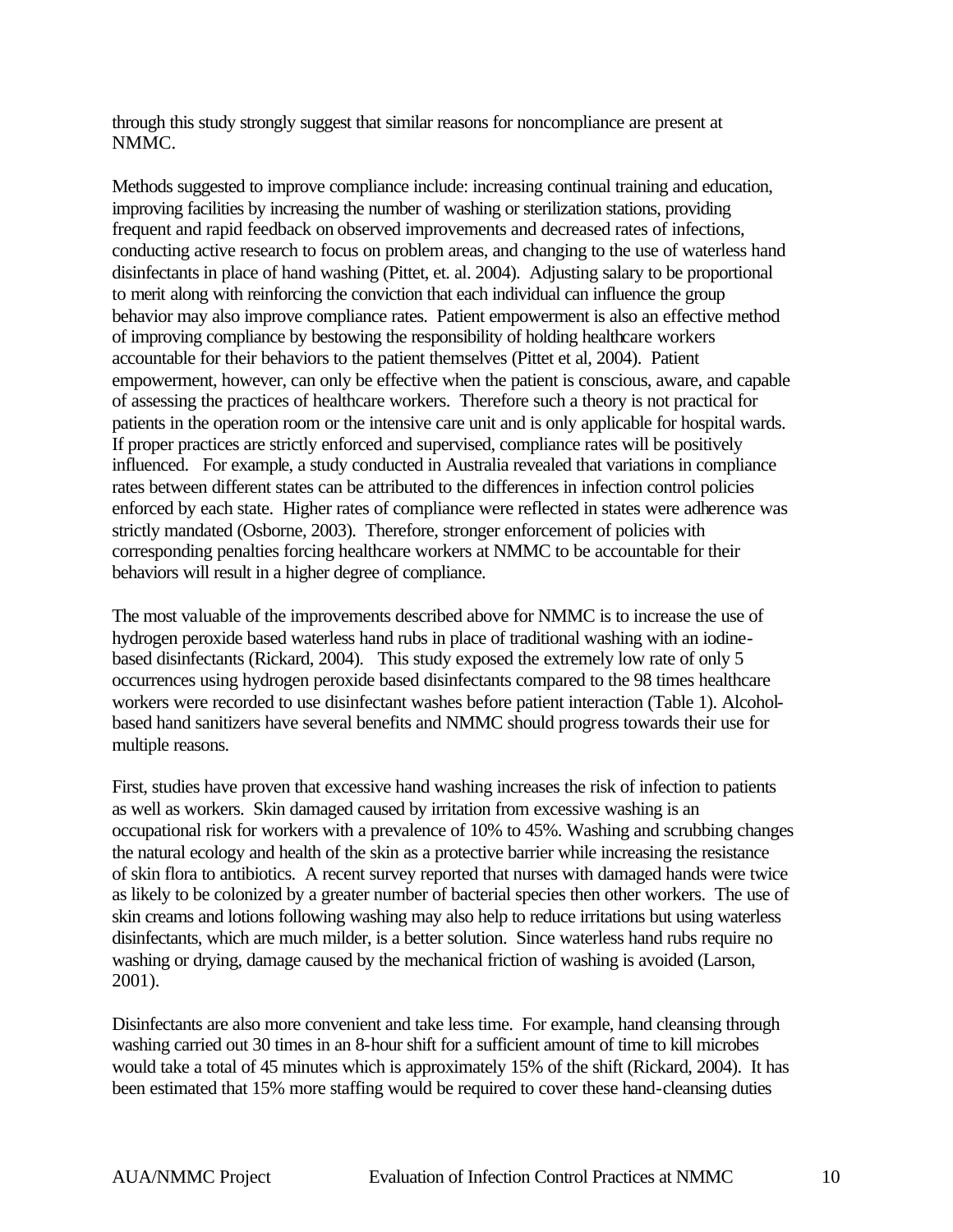(Weeks, 1999). On the other hand, disinfectants rubs take only 20 seconds, resulting in a drastic decrease of time. Lastly, waterless hand rubs would also prevent the challenges of having continual access to running water faced by NMMC from being a cause for noncompliance.

# **Conclusion**

- The overall average compliance rate of 41.4% with the infection control practices at NMMC is not a great deal lower than levels being reached in the U.S. NMMC must, however, increase its compliance rates in order to improve quality of care.
- The most significant of the recommended improvements is adhering to hand hygiene practices, especially through the increase use of waterless disinfectants.
- NMMC should work on reducing the amount of movement during surgery in order to decrease infection rates.
- Studies like these should be continued with regularity in order to give NMMC continual feedback on their methods of improvement, allowing them to adjust their measures to be most effective.
- Additional studies and surveys should also be conducted to evaluate the reasons for noncompliance among workers in order to clearly focus future improvement efforts.